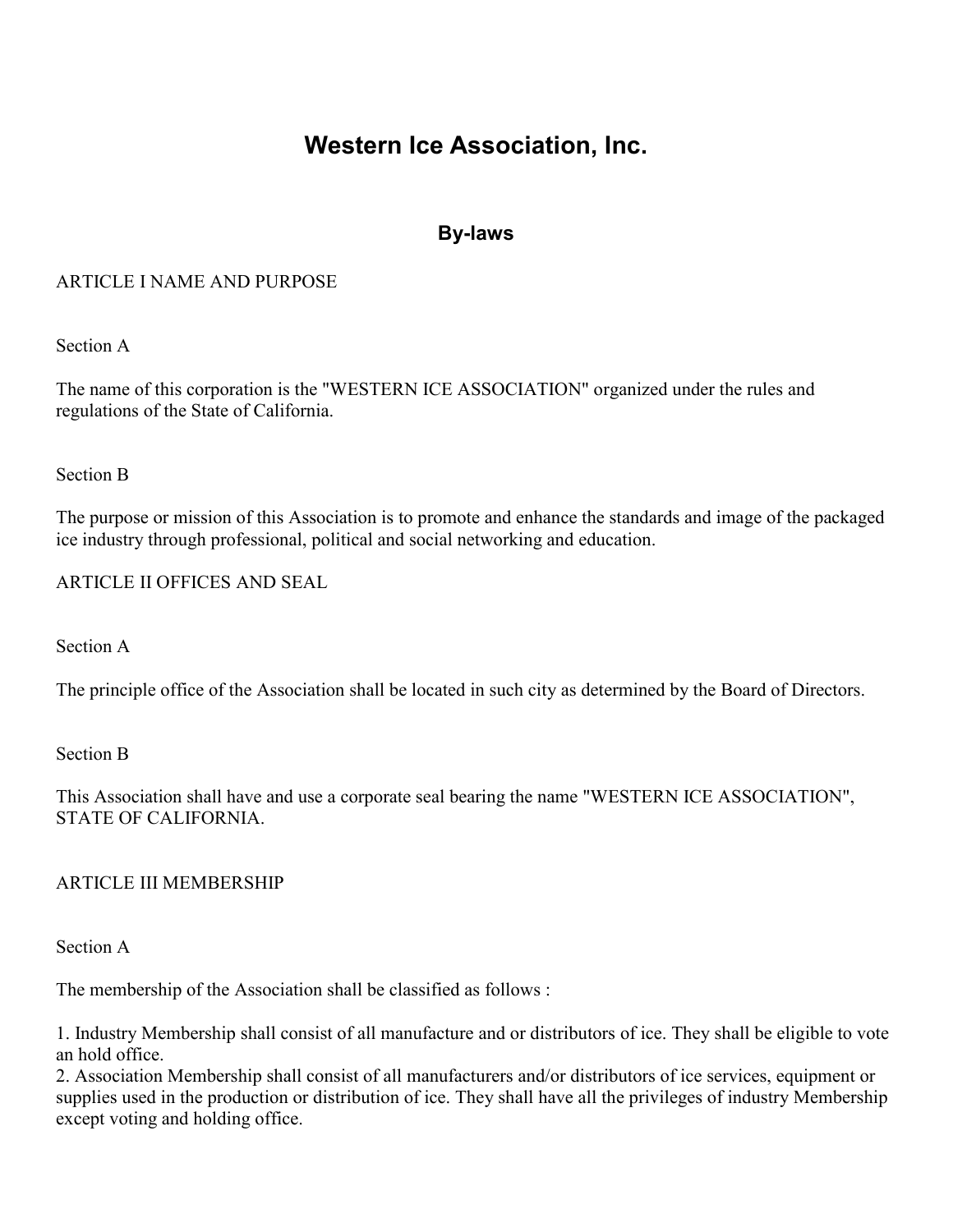### Section B

Termination of Membership

1. Termination for Cause. Members may be terminated by a majority vote of the Board of Directors for the following reasons:

a. Failure to abide by the Bylaws

b. Conduct judged unethical or prejudicial to the interests of this Association or the Ice Industry.

2. Termination by Defaulting. A member who defaults in payment in excess of 90 days shall lose all membership privileges and shall be dropped from the Association automatically.

3. Resignation. Any member may resign by submitting a letter of resignation to the Board of Directors or the Executive Director.

### Section C

Voting Rights

1. Each member in good standing shall be entitled to one vote at Association meetings, providing requisite fees for the meeting have been paid. No proxy votes shall be permitted.

# ARTICLE IV DUES

Section A

The dues amount, terms and manner of payment shall be determined and fixed in an equitable manner by a majority vote of the Board of Directors.

# ARTICLE V OFFICERS

Section A

Election and Qualification of Officers

1. The officers shall consist of a Chairman, Vice Chairman,

Chief Financial Officer and Executive Director/Secretary.

2. Any authorized representative of any industry Member firm in good standing shall be eligible for election as an officer.

3. Officers shall be elected by the Board of Directors and ratified by the general membership at the annual meeting.

4. Officers shall serve a term of one year.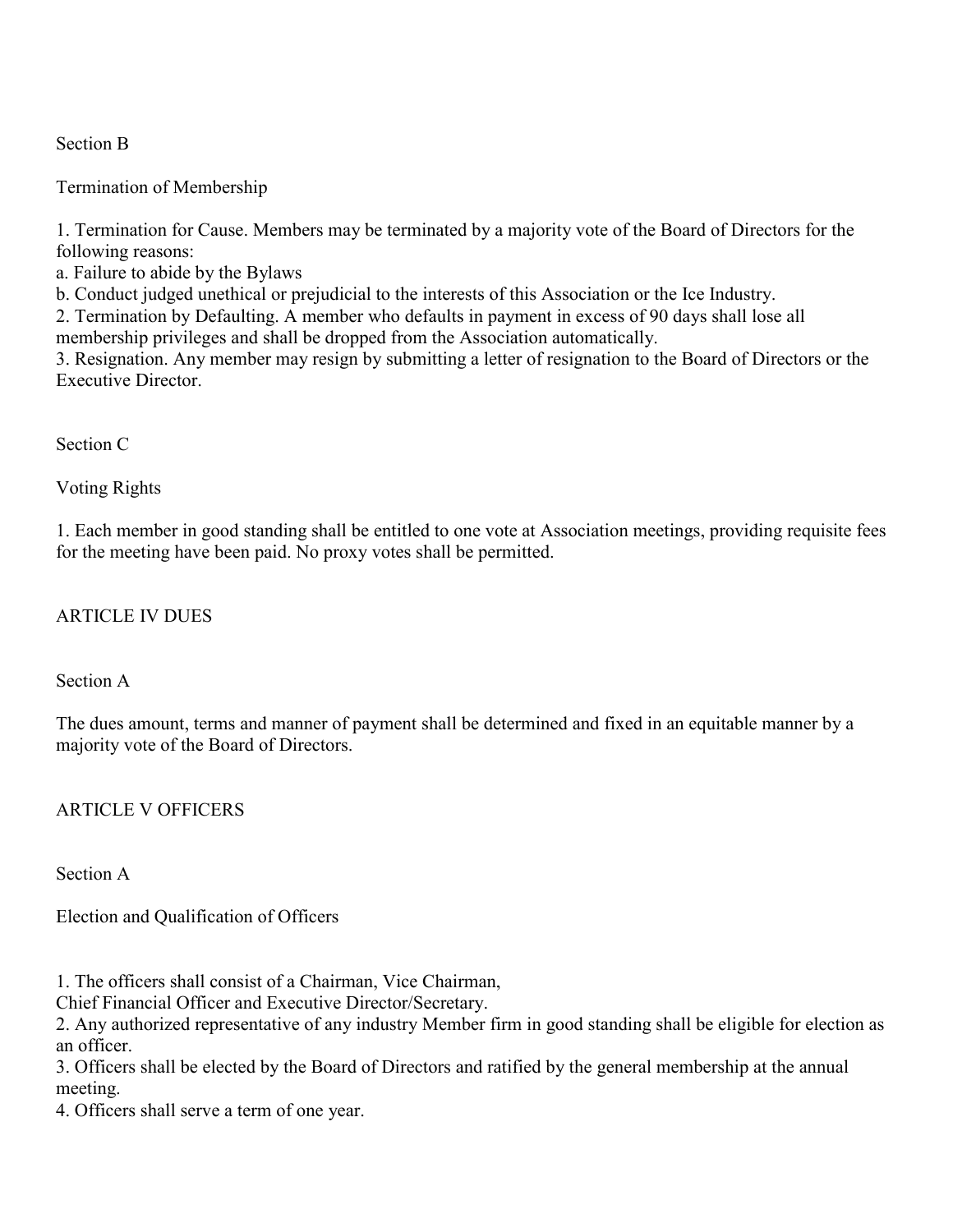Section B

Duties of Officers

1. The Chairman of the Board shall preside at all meetings of the Association and the Board and shall be an exofficio member of all committees. The Chairman shall be in direct communication with the Executive Director and be an aide in making decisions on the management and administration of the Association. The Chairman shall have the power of appointment for all committees.

2. The Vice Chairman shall assume all duties of the chairman in the event of the latter's absence.

3. The Chief Financial officer shall be responsible for the annual audit of the financial records.

4. The Executive Director/Secretary shall be responsible for all notices of Association meetings; shall keep complete minutes of all meetings; have custody of all funds and deposit same in the name of the Association in a bank; collect all dues and assessments; be responsible for the disbursement and paying of all bills; present a financial statement at the annual meeting; and deliver to any successor all records, accounts and monies in possession at that time.

#### ARTICLE VI BOARD OF DIRECTORS

Section A

Membership

The Board of Directors shall consist of the Officers including Chairman, Vice Chairman, Chief Financial Officer, Executive Director/Secretary and Immediate Past Chairman. The Board shall also include two (2) directors at large from each of the four geographic regions. The Board shall also include two (2) representatives from the Associate Membership and one (1) representative from the Dry Ice Membership. All active Past Chairmen of the Association, whose companies are members in good standing, shall be honorary members of the Board of Directors but shall have no voting rights.

Section B

Term of office

Directors at large and representatives shall serve a two year term. These terms shall be on a rotational basis alternating years for consistency.

Section C

Nominating Committee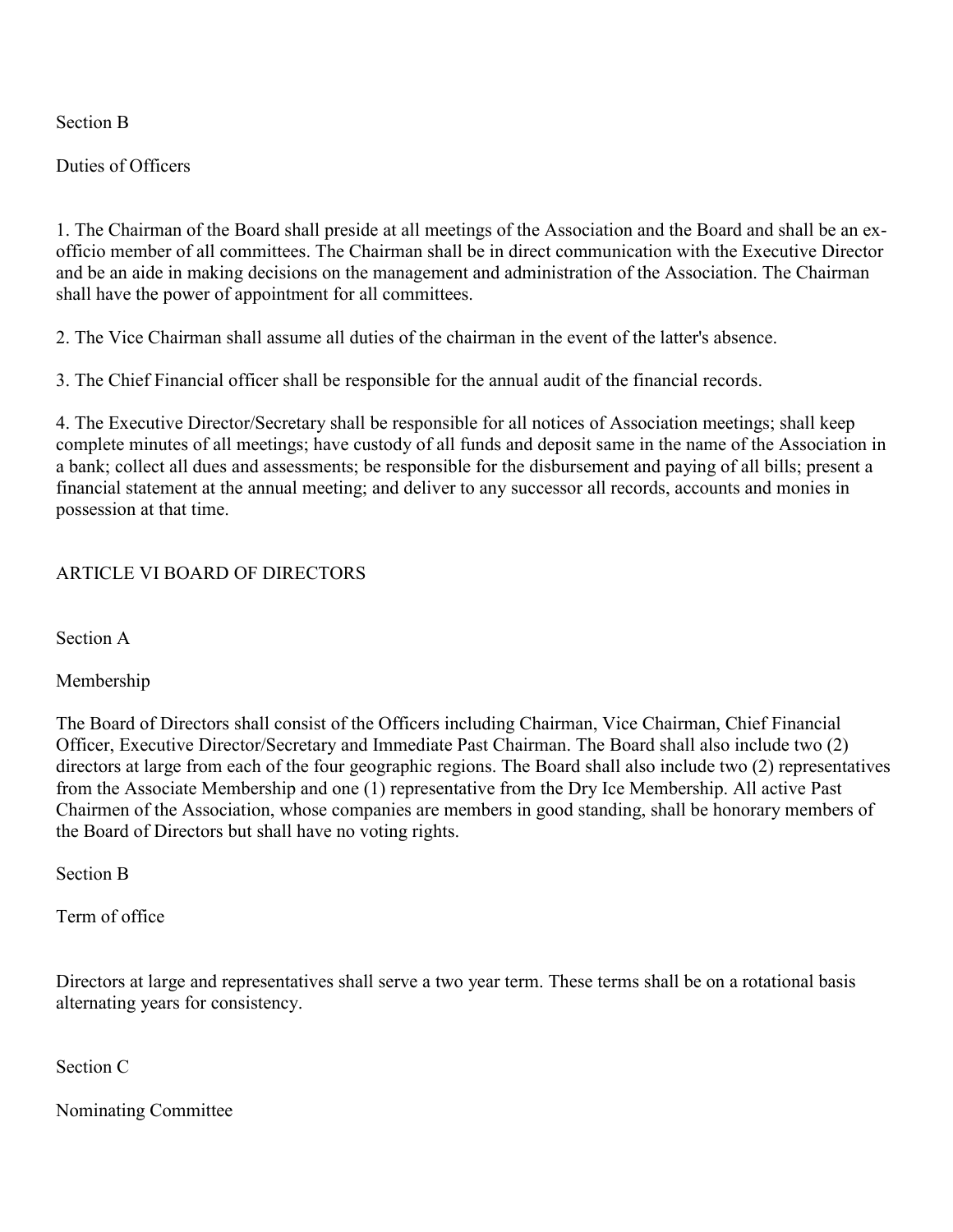No later than 60 days prior to the annual meeting of the Association, the Chairman of the Board shall appoint a nominating committee chaired by the Immediate Past Chairman and two additional members in good standing. The duty of this committee shall be at the annual meeting, to submit a list of nominees to fill vacancies of officers and directors whose terms are ending. Additional nominees may be nominated from the floor at the time of elections providing he meets all the requirements.

Section D

Elections

Directors shall be elected by a majority vote of the members of the Association present at the annual meeting. Associate and Dry Ice Representatives shall be elected by their individual memberships. Officers, Associate and Dry Ice Representatives shall be ratified by the membership.

Section E

Meetings

The Board of Directors shall meet at the time of the Annual Meeting and at least one other time prior to the annual meeting. The Chairman and/or the Executive Director may call special meetings of the Board when necessary. A majority shall constitute a quorum. The Board of Directors shall formulate the policies and direct the general membership of the Association.

# ARTICLE VII EXECUTIVE STAFF

The Association shall retain an independent contractor as professional staff as approved by the Board of Directors. The title shall be Executive Director/Secretary with duties and responsibilities assigned by the Board for the purpose of overseeing management, administration and policy execution of the Association. He shall report directly to the Chairman and Board of Directors. This contract shall be reviewed on a yearly basis.

# ARTICLE VIII MEETINGS OF THE MEMBERSHIP

Section A

# Annual Meeting

The Annual Meeting of the Association shall De held in such place and upon such dates as may be fixed by the Board of Directors. The Executive Director shall notify each member of the Association by mail at least thirty (30) days in advance of the time and place selected.

Section B -Special Meetings